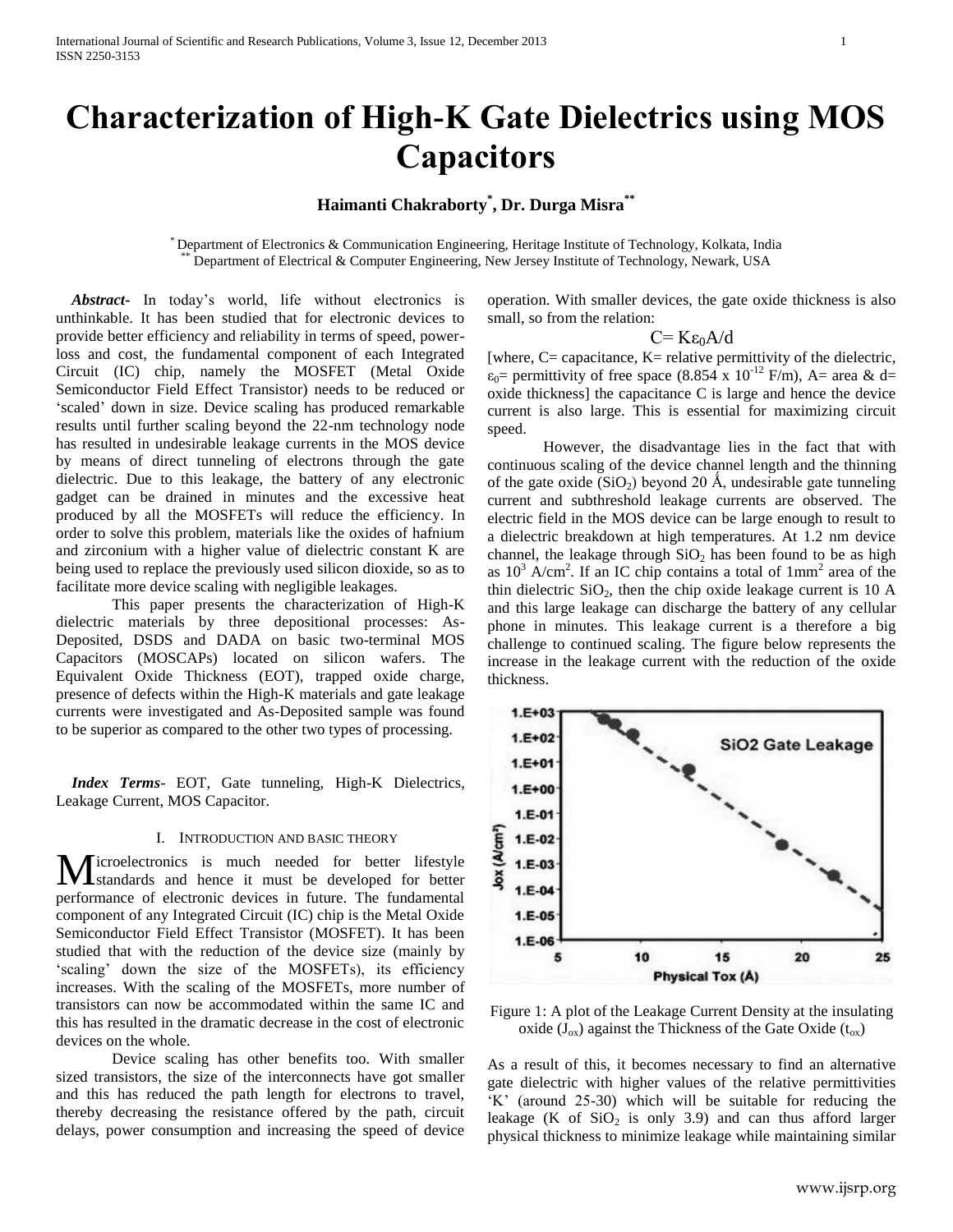capacitance values. The equivalent oxide thickness (EOT) of a high-K gate dielectric with relative permittivity K and physical thickness  $t_{phy}$  can be written as:

$$
EOT = \frac{K_{SiO2}.t_{phy}}{K}
$$

[where  $K<sub>SiO2</sub>$  is the relative permittivity of  $SiO<sub>2</sub>$ ]. For a particular EOT using a high-K gate dielectric with a  $t_{phy}$  larger by a factor  $K/K<sub>SiO2</sub>$  results in reduced power loss. The following figure is a schematic of easy tunneling through the thin  $SiO<sub>2</sub>$  layer and difficult tunneling through the thicker layer of the High-K material.

SiO<sub>2</sub> Hi K oxide gate CB Si

Figure 2: Tunneling, which is easy through the thin  $SiO<sub>2</sub>$  but difficult through the High-K dielectric

#### II. REQUISITES FOR GOOD HIGH-K MATERIALS

- 1) It must have a high enough *K*-value of around 25-30.
- 2) The oxide is in direct contact with the Si substrate so it must be thermodynamically stable with it, i.e. it should not react with silicon to form silicates.
- 3) It must be kinetically stable i.e. it should not dissociate with processing to 1000 *◦*C for 5 seconds.
- 4) It must form a good electrical bonding interface with Si.
- 5) It must have a large bandgap to avoid tunneling.
- It must have few defects (sites of excess or deficit of oxygen or impurities) in its structure.
- 7) Examples of standard High-K oxides are:  $HfO<sub>2</sub>$ ,  $ZrO<sub>2</sub>$ , HfZrO and so on.

# III. METHODS AND MATERIALS

#### *A. Basic Element of Deposition*

In this experiment, HfZrO was used as the High-K gate dielectric material which had a K-value of 15 at room temperature and 35 at high temperatures. This material was deposited by three types of depositional processes on MOS

Capacitors placed on Si wafers, as High-K materials cannot be directly placed on Si due to lattice mismatch.

A MOS Capacitor (MOSCAP) is a simplified form of a MOSFET having only two terminals, namely, the gate and the substrate and has been used in this study for simplicity and better results. The following figure shows a MOSCAP deposited with a High-k layer.



Figure 3: Basic structure of a 2-terminal MOSCAP with a High-K deposited layer

#### *B. Regions of Operation of a MOSCAP*

 A MOSFET or a MOSCAP has three regions of operation: Accumulation, Depletion and Inversion.

Considering a MOS Capacitor having a p-type doped substrate, if a negative gate voltage  $V_G$  is applied (lesser than the flatband voltage  $V_{FB}$ ), a negative charge is effectively deposited on the metal. In response, an equal net positive charge is observed to accumulate on the surface of the semiconductor. Since the formation of the charge-cluster is of the same type as that of the majority carriers in the substrate, carriers are said to be "accumulated" at the surface. Hence this region is known as the Accumulation Region.

Now if the previously applied negative gate voltage is decreased and a slight positive voltage is applied, i.e. greater than flatband voltage but lesser than the threshold voltage  $V_T$ , a positive charge gets deposited on the metal. This attracts a corresponding net negative charge at the surface of the semiconductor. Such a negative charge in p-type material arises from the depletion of holes from the region near the surface, leaving behind uncompensated ionized acceptors. This region is known as the Depletion Region.

Next, if the positive gate voltage is continued to be increased (greater than threshold voltage), the majority holes in the substrate is repelled downward direction, while minority electrons from the p-type substrate get attracted towards the surface. This forms an "inversion layer" at the surface, inverting the conductivity type. This is known as the Inversion Region.

Flatband Voltage ( $V_{FB}$ ): The voltage at which there is no electrical charge in the semiconductor and therefore, no voltage drop across it; in band diagram the energy bands of the semiconductor are horizontal (flat).

Threshold Voltage  $(V_T)$ : The minimum voltage in which the channel formation initializes.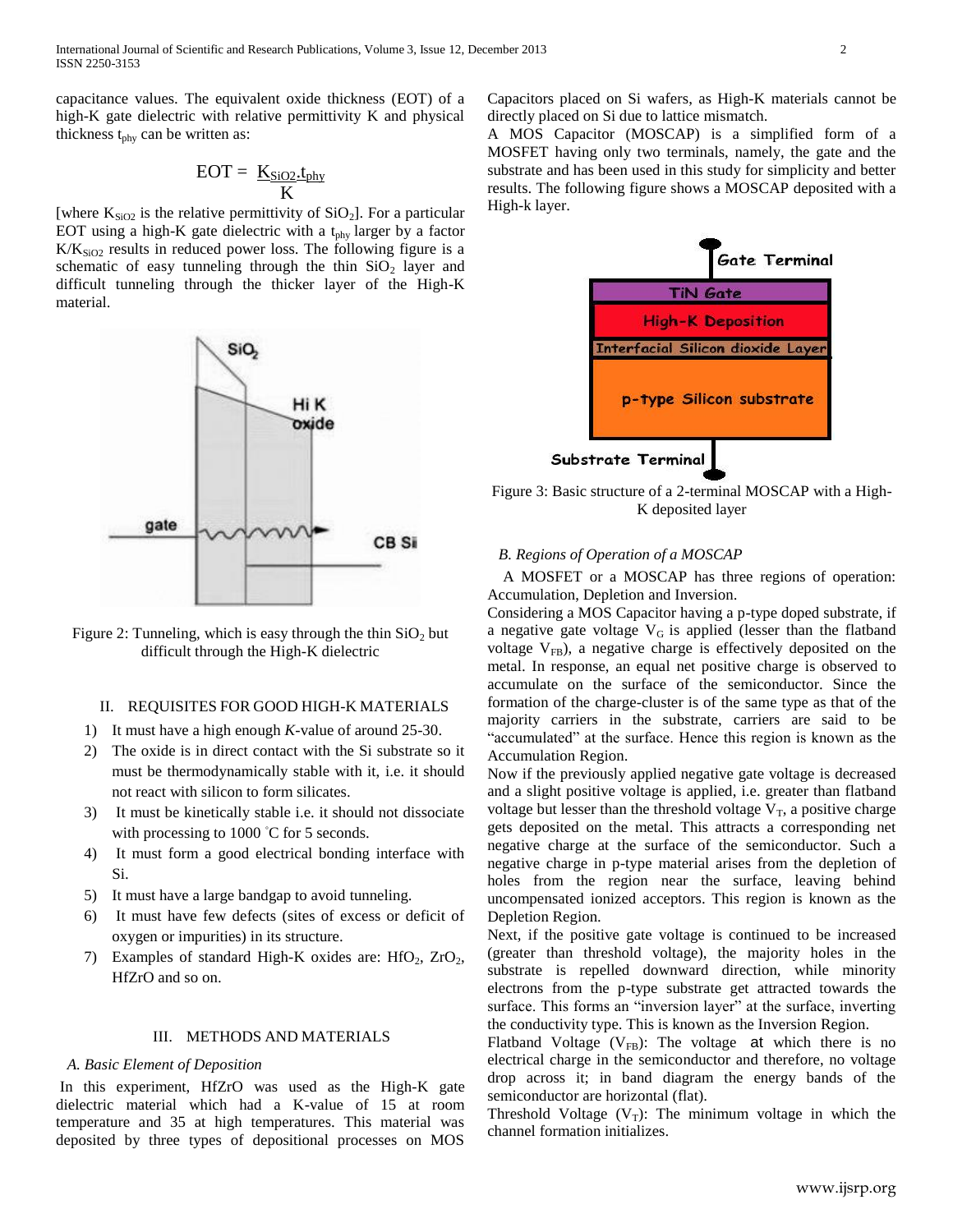#### *C. Three types of Depositional Processes*

#### The three types of depositional processes used are:

1) DADA (Deposition-Anneal-Deposition-Anneal) in which the silicon wafer samples were subjected to the deposition of the dielectric followed by a thermal annealing in a cyclical manner until 44 such cycles were obtained for a given test wafer.



Figure 4: The DADA Process

2) DSDS (Deposition-Plasma-Deposition-Plasma) in which the samples were subjected to a similar cyclical process as that of DADA with the deposition of the dielectric and Ar plasma. 3) As-Dep (As-Deposited) in which the dielectric for the samples was deposited without any other intermediate step.

#### *D. Equipments & Components*

1) Semi-automatic probe station (micromanipulator)

2) Precision LCR Meter (4284A) for Capacitance-Voltage measurements

3) Software used: Cascade Microtech, LabVIEW simulator

4) Wafers containing MOSCAPs, manufactured by TEL

#### *E. The Experimental Method*

The experiment was performed in the following few steps:

Proper connections with the LCR meter, probe station and the computers were carefully made.

Initially, a silicon wafer is cut into a sector and different die locations on it are seen. An image of a wafer can be given as follows:



Figure 5: Wafers being cut out into smaller pieces

The required wafer was carefully placed on the chuck of the Semi-automatic probe station and the vacuum was switched on. By operating icons on the Cascade Microtech software, the chuck was taken to the center of the probe-station and by proper focusing, the MOSCAP Layout was viewed on the eyepiece and the live video. The probe was carefully touched on a particular MOSCAP till it slid a bit.

The light was turned off, the simulation was run on the LabVIEW software via the LCR Meter and the necessary data and C-V graphs were obtained .

Within a particular layout, there were MOSCAPs of different areas ranging from 10 square microns to 100 square microns. C-V readings for a number of areas were obtained from the simulator that gave the nature of the the capacitance with respect to the applied voltage for different regions of operations of the MOSCAPs.

#### *F. The Experimental Setup*



Figure 6: The Experimental Apparatus

IV. RESULTS

The following curves were obtained from the experiment.

# Unnormalized Capacitance-Voltage comparison plots between DSDS, As-Deposited and DADA samples 80 -DSDS Sample Capacitance (pF -As-Deposited Sample -DADA Sample Legend  $-2$  $\overline{2}$  $-1.5$  $-1$  $\mathbf{1}$ 1.5 Voltage  $(V)$

Figure 7: C-V curves for the 3 depositional processes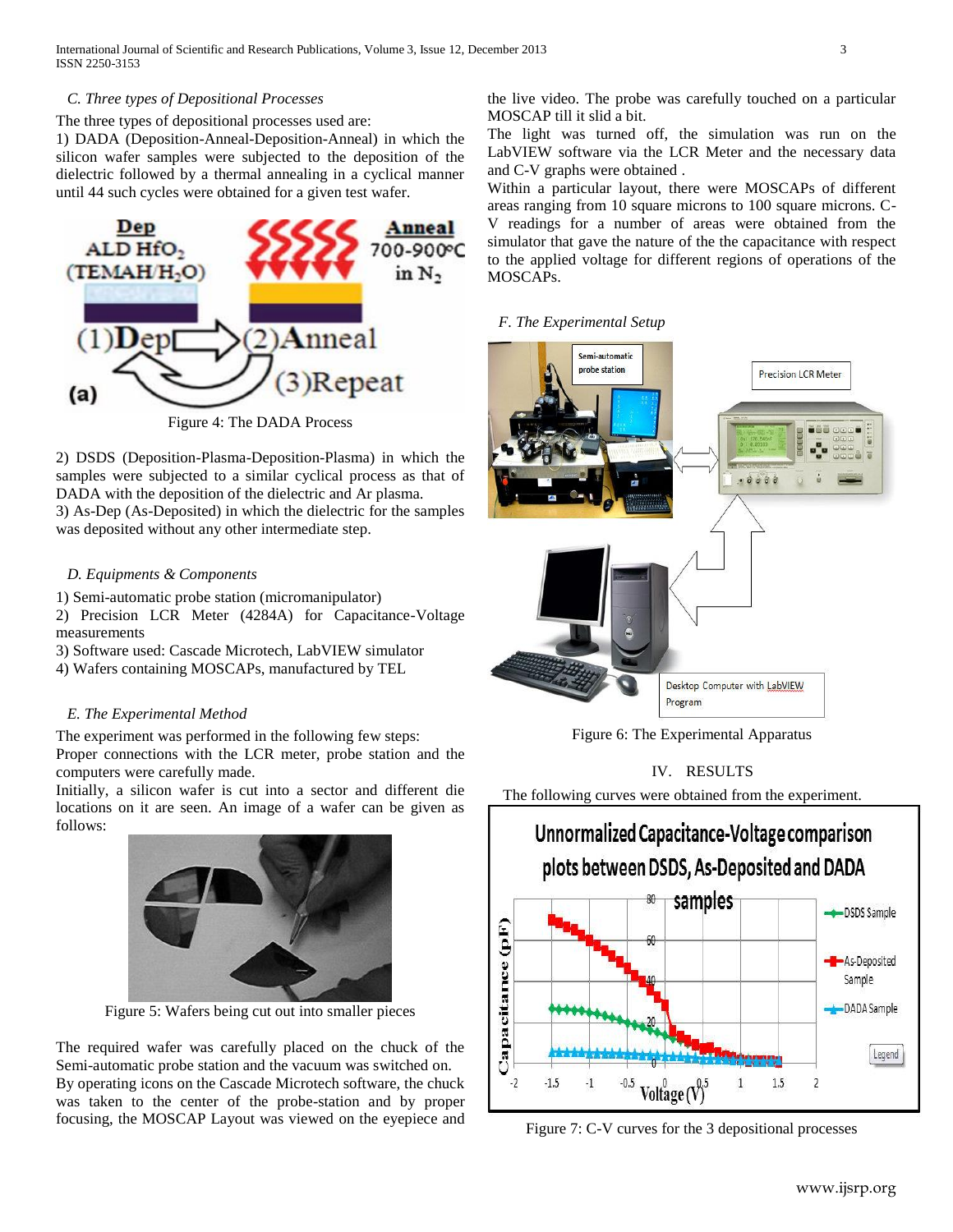Table I: The Equivalent Oxide Thickness (EOT) Table for the 3 depositional processes

Table II: The Equivalent Oxide Thickness (EOT) Table for the MOSCAPs of different area

| As-Dep           | <b>DSDS</b>        | <b>DADA</b> |
|------------------|--------------------|-------------|
| $4.9 \text{ nm}$ | $12.92 \text{ nm}$ | 58.37 nm    |

From the table, it can be seen that the EOT is the least for the As-Deposited Sample and hence, it gives the best results out of the other two processes.

The trapped oxide charge within the gate dielectric was also studied and a plot was obtained as follows.



Figure 8: C-V curves depicting more trapped positive oxide charge accumulation for DSDS sample as compared to As-Deposited



Figure 9: C-V curves showing the different values for MOSCAPs of different area ranging from 10 to 50 square microns

| Area (in $\mu$ m <sup>2</sup> ) | <b>Maximum</b><br>Capacitance (in<br>pF) | <b>Obtained EOT</b> (in<br>nm) |
|---------------------------------|------------------------------------------|--------------------------------|
| 10x10                           | 0.065                                    | 6.499                          |
| $20 \times 20$                  | 7.072                                    | 1.95                           |
| $30 \times 30$                  | 8.759                                    | 3.55                           |
| $40 \times 40$                  | 10.43                                    | 5.297                          |
| 50 x 50                         | 31.331                                   | 2.755                          |
| $100 \times 100$                | 103.85                                   | 3.32                           |

# V. CONCLUSION & DISCUSSIONS

Characterization of High-K gate dielectrics was done and deposited in three different methods.

From the MOS capacitor characteristics it was observed that As-Deposited High-K is superior as compared to DSDS or DADA samples.

The DSDS and DADA devices seem to have more positive oxide charge in the dielectric as compared to As-Deposited device.

Hence from the given test wafers, it can be concluded that the As-Deposited sample is the most suitable depositional process of High-K materials on MOSCAPs and hence, can also be applied on MOSFETs for good results. In this way, a High-K will be deposited efficiently (as its direct deposition on Si causes mismatch of the different crystal lattices) by this process and in doing so, further device scaling will also be possible without adverse leakage effects.

## ACKNOWLEDGMENT

I would like to thank my professor, Dr. Durga Misra for his continuous support, encouragement and guidance at New Jersey Institute of Technology, Newark, USA and to my college, Heritage Institute of Technology, Kolkata who has given me an opportunity to work successfully in the United States.

#### **REFERENCES**

- [1] C.K. Chiang et al., IEEE IPRS GD 3.1 (2012)
- [2] D.H. Triyoso et al., J. Vac. Sci. Technol. B, 25, 845 (2007)
- [3] R. D. Clark et al.,ECS Trans., 35(4), 815 (2011).
- [4] T. Nabatame et al., Symp. VLSI Tech., 25 (2003).
- [5] K. Tapily et al.,ECS Trans., 45(3), 411 (2012).
- [6] A. Delabie et al., J. Electrochem. Soc., 153, F180 (2006).
- [7] H. Iwai, Tech. Dig. Int. Electron Devices Meet., 11(2004).
- [8] H. Iwai, Solid-State Electron., 48, 497 (2003).
- [9] International Technology Roadmap for Semiconductors, 2003 ed., Semiconductor Industry Association (SIA), Austin, TX, SEMATECH,